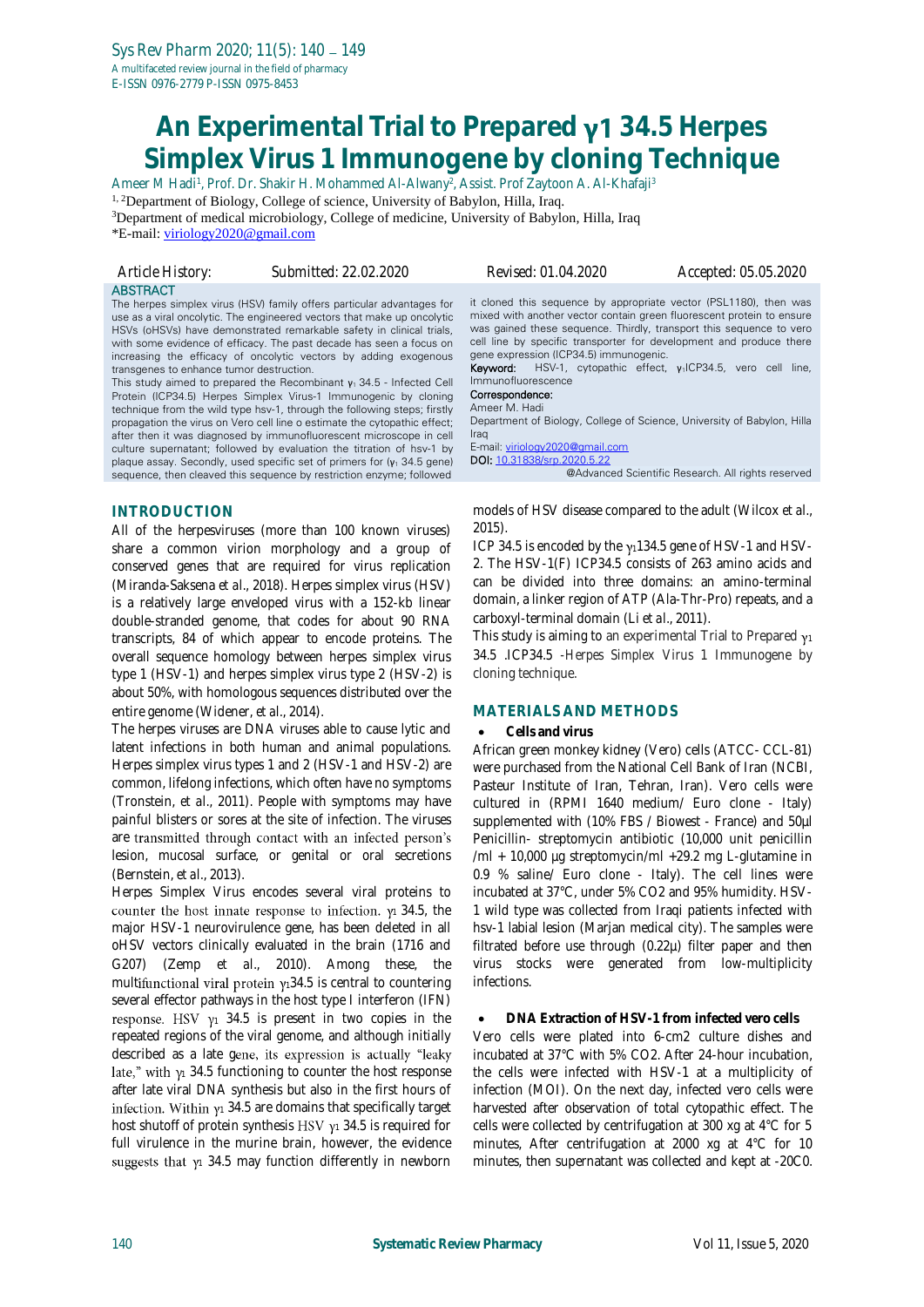The DNA was extracted from supernatant by QIAgen DNA/RNA extraction kit depending on kit instruction.

 **HSV-1 wild type Plaque Assay and ɤ 34.5 immunogene Plaque Assay**

After seeding the vero cell on 6 wells plate before 2-3 days different 6-fold dilutions (10<sup>1</sup> -10<sup>6</sup> ) of HSV-1wild type with RPMI medium containing samples were incubated on monolayers of Vero cells (6 well plate) at 37C0 with 5% CO2 for 1-1.5 h to allow the virus to attach and entry into cells. Then supernatants were aspirated, cells washed two times with PBS, and then we added ta each well 3ml of nitromethyl cellulose mixed with FBS 2% then incubated for 3 days at 37C0 with 5% CO2 to allow plaque formation. For plaque counting, the cells were fixed with ice-cold 100% methanol for 20 min at 25C0 then stained with 0.5% Gemsa stain and washed with tap water. HSV-1 titer was calculated through plaque counting and expressed as PFU/ml, as the following equation: PFU/ml = Avg. of plaques / DXV

 $D=$  dilution,  $V=$  volume of diluted virus added to the plate (Marconi and Manservigi, 2014; Baer and Kehn-Hall, 2014; Fabiani *et al*., 2017).

 **Immunofluorescent Assay for Detection the HSV1 Wild Type on Vero cell.**

The samples were Fixed in 3-4% paraformaldehyde in PBS pH 7.4 for 15 min at room temperature then the samples washed twice with ice cold PBS. After that target protein was prmeablized because it is expressed intracellularly,

Then these samples were incubated for 10 min with PBS containing 0.25% Triton X-100 (or 100 µM digitonin or 0.5% saponin). Followed that washed in PBS three times for 5 minutes.

These cells incubated with 1% BSA in PBST for 30 min to block nonspecific binding of the antibodies. we incubated in the mixture of two primary antibodies (Anti rabbit HSV-1 Biotin / abcam/USA) with 1% BSA in PBST in a humidified chamber for overnight at  $4C<sup>o</sup>$ , then the mixture solution was decanted and cells were washed three times in PBS, 5 mins each wash.

After that the cells were incubated with the secondary antibodies (conjugated with Fluorescein isothiocyanate - FITC) in 1% BSA for 2 hours at room temperature in dark. Finally the mixture of the secondary antibody solution was decanted and washed with PBS for 5 min each and Mounted coverslip with a drop of mounting medium, then Sealed coverslip with nail polish to prevent drying and movement under microscope.

 **Primers and pcr conditions for HSV-1 ɤ<sup>1</sup> 34.5 gene**  After the extraction of HSV-1 DNA from cell culture supernatant, conventional PCR was performed to amplify selected gene by using two specific primers set for  $y_1$  34.5 gene from the Pasteur institute of Iran with product size 830bp

 $(F$  -5 'AGAAGATCTGAGTAGTGCTTGCCTGTCTAACTCG-3', R-5

'AAAGGATCCCGACCTGATTAAGTTTTGCAGTAGCG-3'

Under the pcr condition involve (intial temp.  $= 95C^{\circ}/10$ min, Denaturation =  $95C^{\circ}$  /30 Sec, Annealing = 70.3  $C^{\circ}$  /45 Sec, Extension =  $72^{\circ}$  /5 min, Final extension. =  $72^{\circ}$  /5 min.

#### **Cloning of ɤ<sup>1</sup> 34.5 gene**

In the present study, the method for cloning  $y_1$  34.5 gene was performed using pSL1180 vector. The PCR products and plasmid vectors (pSL1180/Amersham Biosciences, USA)) were digested with restriction endonucleases (Hind III/ Thermoscientific, USA) Ligation of digested DNA fragments was performed using T4 DNA .ligase. Subsequently, GFP expression cassette-CMV promoter-EGFP-BGH poly A signal was subcloned from (pEGFP-N1/Vivantis, USA) and then inserted into pSL1180- $v_1$  34.5 gene by using specific restriction enzyme (BglII / Thermoscientific, USA)

We Transfection and detection the new pSL-ICP34.5-CMV GFP-pA segment into the Vero cell line on the day before transfection, Vero cells were seeded onto 6-well plates and incubated at 37°C and 5% CO2. Afterwards, pSL-ICP34.5- CMV GFP-pA was transfected to vero cells using (lipofectamine 2000/ Thermoscientific, USA) according to the manufacturer's instructions. Transfected cells were incubated at 37°C overnight. The next day, cells were observed with an inverted fluorescent microscope to investigate fluorescent dye expression.

# **RESULTS**

Figure (1) shows the development of vero cell line after thawing it and monitoring their growth from (1- 4 days) to reach a density around 90% at this moment the cells are ready for trypsinase , freezing and inoculation with the virus.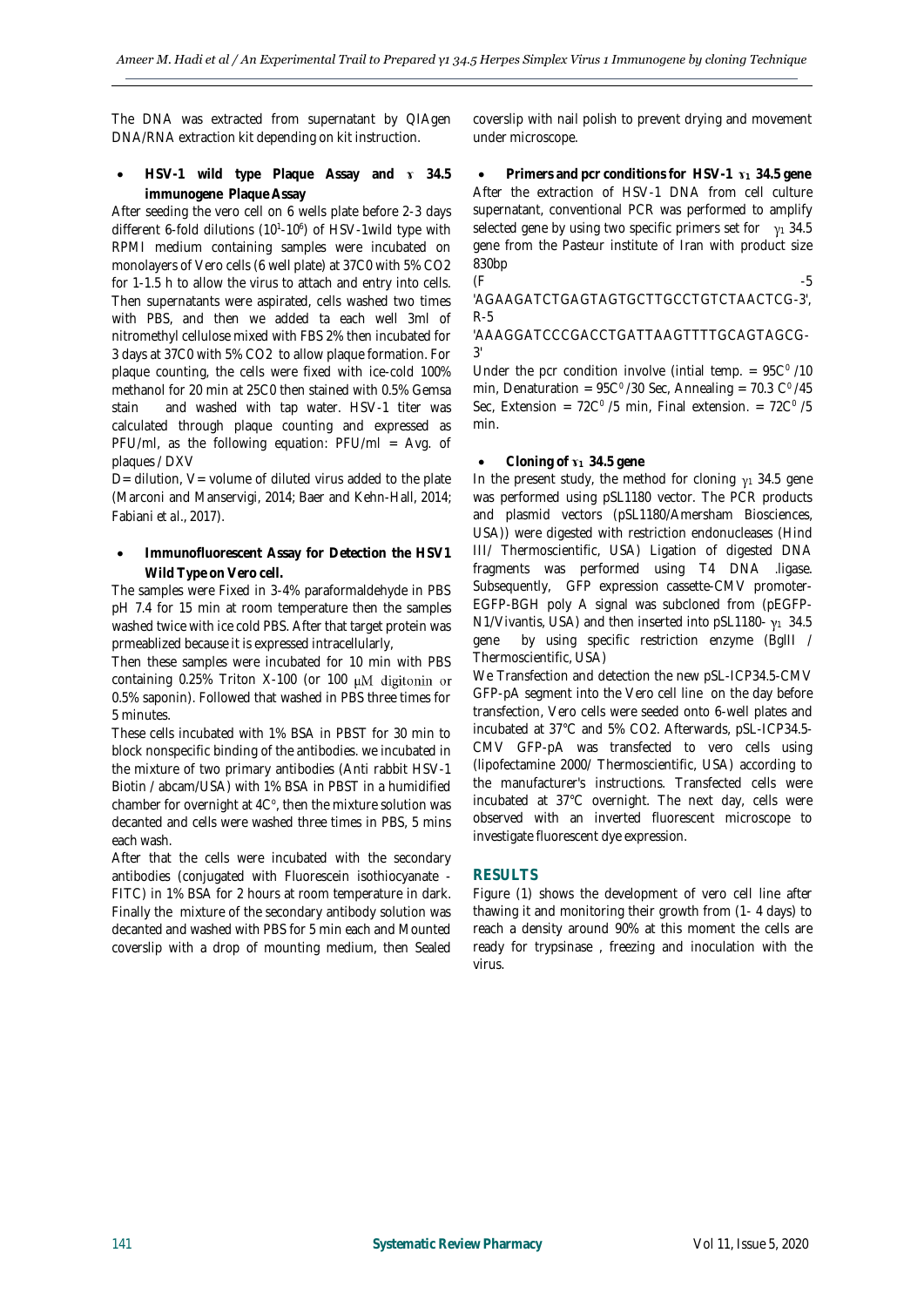

**Figure 1:** Propagation of Vero Cell Line on RPMI 10% FBS Medium **A-**30 % confluent after 2 days of incubation -10X Magnification power.

**B-**90 % confluent after 4 days of incubation-10X Magnification power.

# **HSV-1 wild type Plaque Assay**

In order to propagation of HSV-1 on vero cell line ; were seeded 3ml of vero cell in 6cm<sup>2</sup> Petridis at condition (37C0;CO2 5%) for 2 days and reach the cells at 90% confluent. Filtrated 1ml of HSV1 stock via (0.22µ filter

paper) and then inoculated the cells; after then waiting for 4 days to estimation the cytopathic effect (CPE) of HSV1. Three out of five HSV-1 isolates, were developed plaques as varying sizes and cytopathic effect after propagation of HSV-1 on vero cell line as shown in Figure (2).

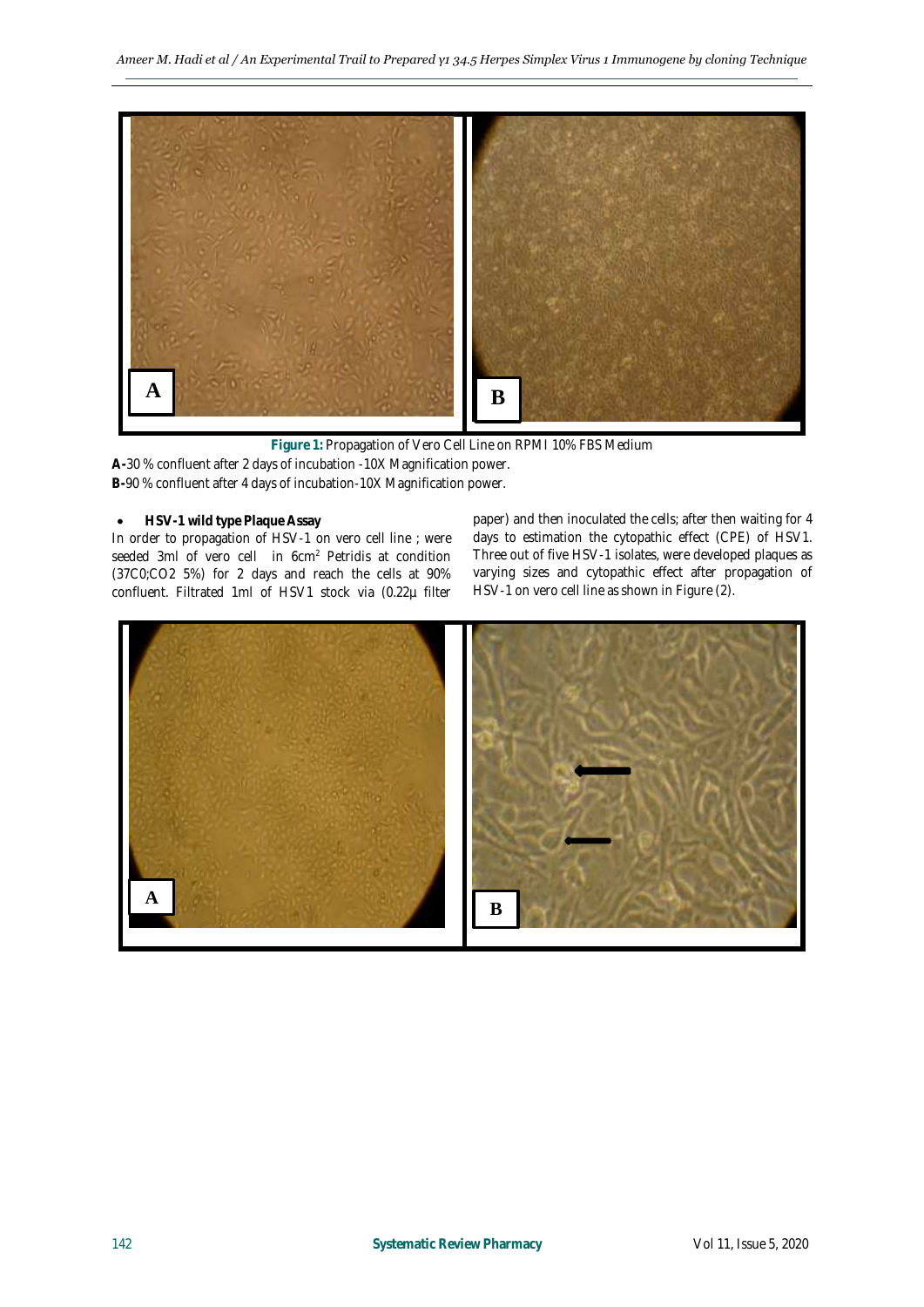

**Figure 2:** Cytopathic Effect of Wild Type HSV-1 on Vero Cell Line

**A-**Normal Vero Cell Line-10X M.P **B-**Ballooning CPE After 4 Days Of Infection-40X M.P **C-**Syncytium CPE- 10X M. **D-**Intra Cytoplasmic Inclusion Bodies- 40 X M.P

 **Evaluation of HSV-1 Wild Type by Plaque Assay Method**

Plaque assay method was used to evaluate the HSV-1 titration in biological specimens, as well as determine the quantify of HSV1 titer in supernatants from culture of HSV-1-on vero cell line. Firstly, preparation serial dilutions of HSV-1 from 10-1 to 10-8. Secondly, we took the dilution from 10-3 to 10-8 and propagation of HSV1 on 6 wells of Vero cells plated.

The titration of HSV1 were measured depending on the following equation:-

PFU/ml = No. of plaques / dilution of virus X volume of diluted virus that added

Figure (3) showing the results of HSV1-titeration as the following: plate (1) 1250 X 104 PFU/ml.; plate (2) 940 X 105 PFU/ml.; plate (3) 100 X 106 PFU/ml; plate (4) 28 X 107 PFU/ml; plate (5) 16 X 108 PFU/ml; plate (6) 10 X 109 PFU/ml .



Figure 3: The Titeration of HSV-1 on Vero Cell by Plaque Assay Method (diluted 10<sup>3</sup>-10<sup>8</sup>).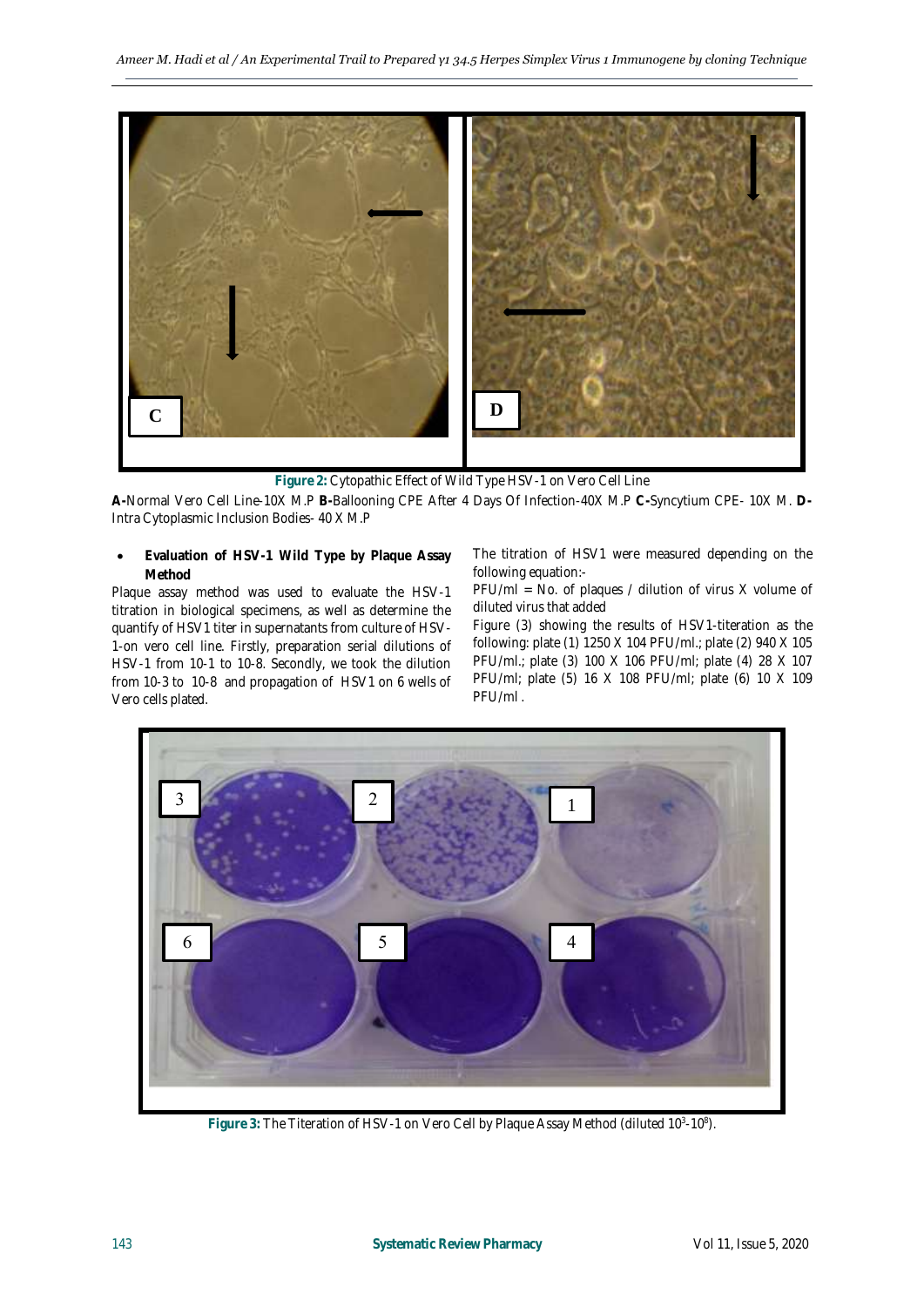**Detection of HSV1 in Direct Specimens by Immunofluorescence Assay Using a Monoclonal Antibody**

Immunofluorescence assay was used in current study as a reliable and rapid diagnostic the presence of HSV-1 in vesicular lesion specimens. The HSV-1 was incubated with a mouse IgG primary antibody followed by incubation with a DAPI -labeled goat anti-mouse IgG secondary antibody. After removal of the secondary antibody, the specimen viewing on the fluorescence microscope. Figure (4) shows the positive specimens for HSV-1 by immunofluorescence assay.



**Figure 4:** Photograph of Herpes simplex virus type 1 specific immunofluorescence by using monoclonal antibody 10X M.P. **A-**without fluorescent vision **B-**under fluorescent vision

 **Formation of Immunogenic HSV-1 Virus (Infected Cell Protein-ICP34.5) by Using Cloning Process**

Before the generation the immunogenic virus was must be extraction the HSV-1 nucleic acid from the cell culture supernatant by using (QIAgen DNA/RNA viral extraction kit) and amplification this sample via conventional PCR depending on specific primer HSV1- $x_1$  34.5.

After amplification process the PCR product inserted into vector plasmid (PSL1180) by using specific restriction

enzyme (*Hind III*) to perform homologous recombination PSL1180-  $y_1$  34.5, followed this process was used the GFP expression cassette-CMV promoter-EGFP-BGH poly A signal from pEGFP- N1 vector to recognized these new segment and sub -cloned into pSL1180-  $\gamma_1$  34.5by using another specific restriction enzyme (*BglII*). Finally, the pSL $y_1$  34.5 - EGFP vector was generated with GFP reporter gene for generation of the immunogenic virus (Figure: 5, 6, 7)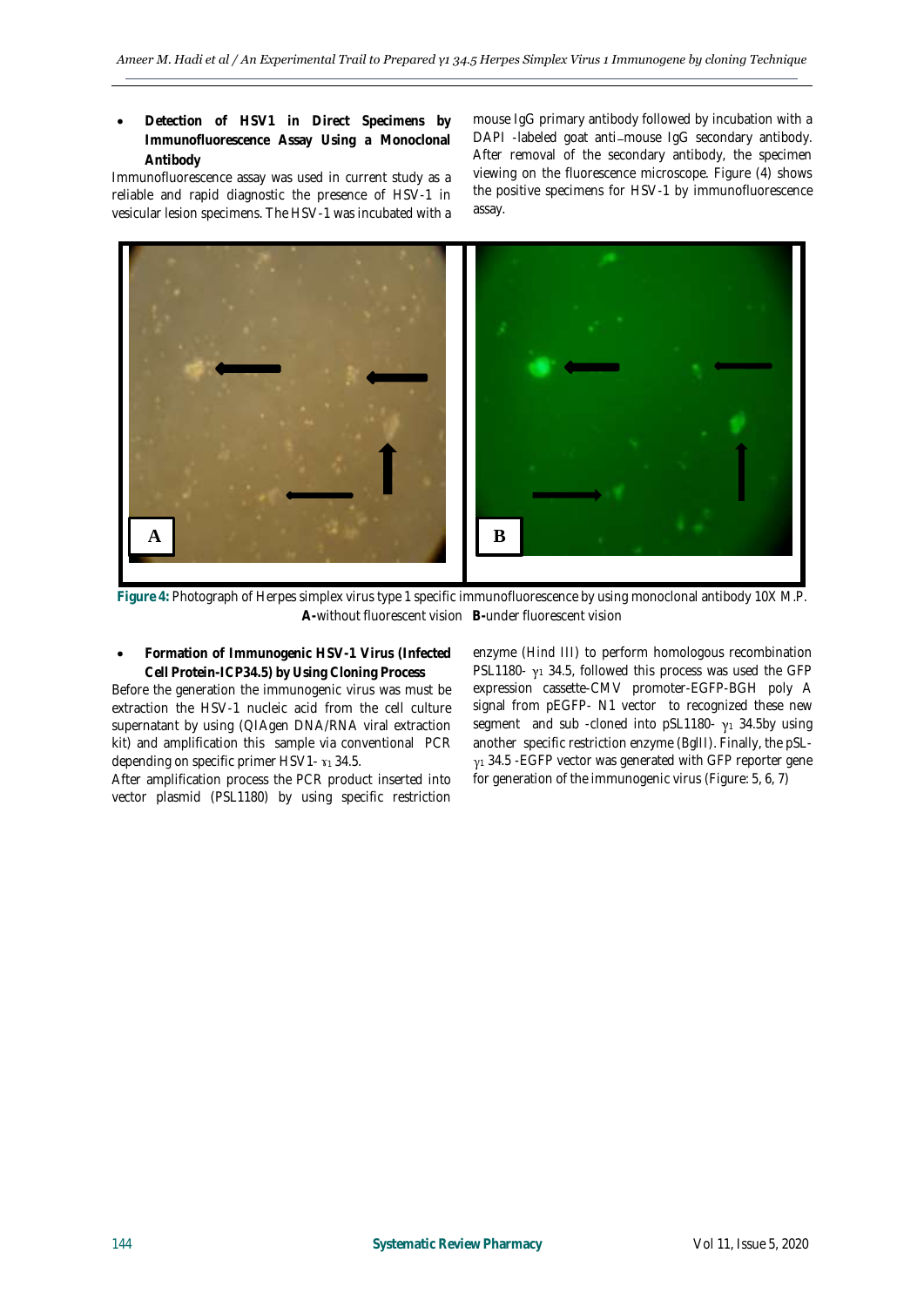

Figure 5: PCR analysis of herpes simplex virus ( $y_1$  34.5). PCR was performed HSV1 by using specific primers listed in table (3-5). Lane1= 1 kb DNA ladder, Lane 2, 3,  $4 = PCR$  product of  $y_1$  34.5 hsv-1 virus showing three bands at 830 bp 1 kb DNA ladder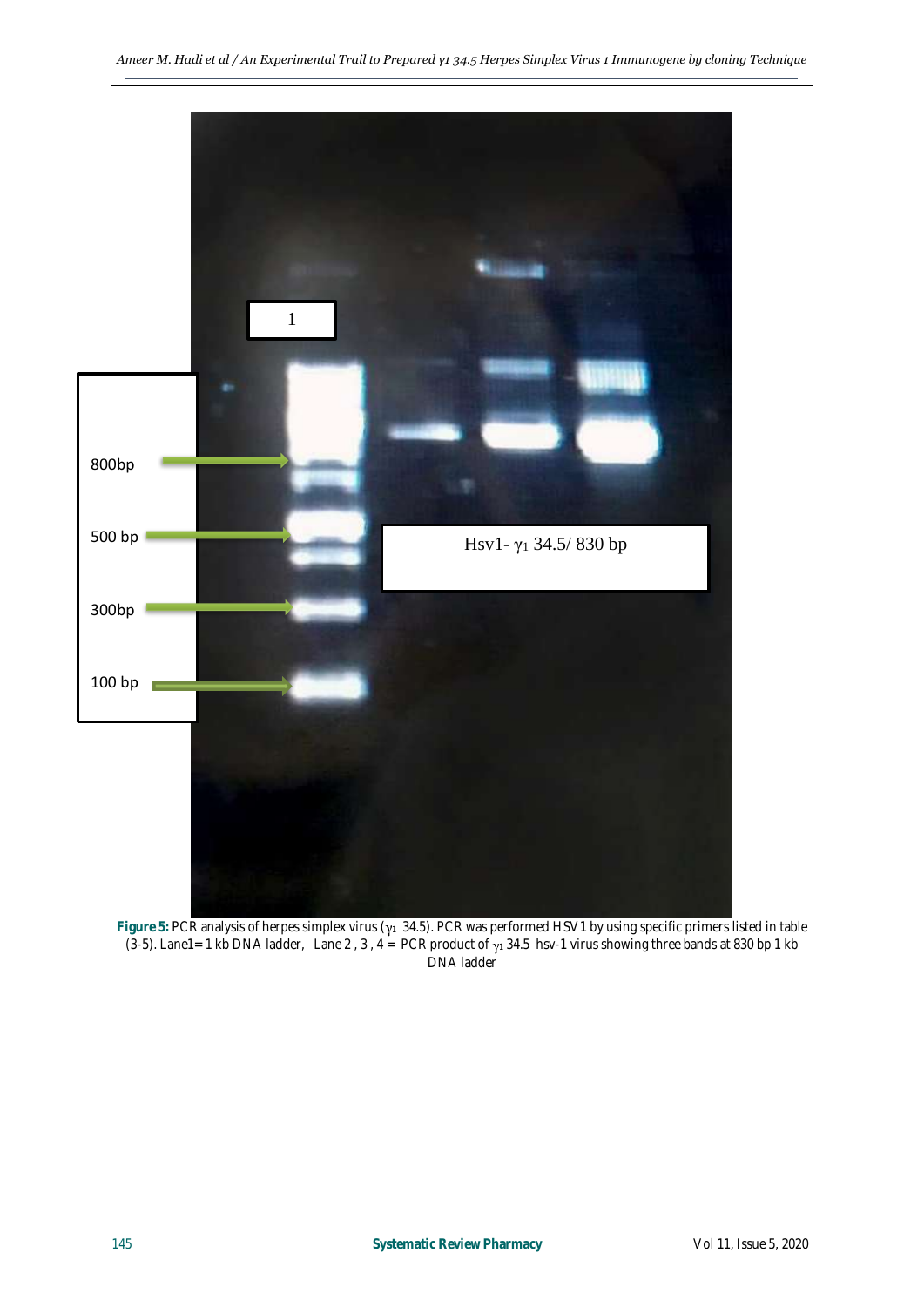

**Figure 6:** Positive Infected Cells by Analysis of Green Fluorescent Protein (GFP). A-Immunogenic virus without fluorescent - 10X M.P.B-Immunogenic virus with fluorescent - 10X M.P.

The titration of immunogenic HSV1 were measured depending on the following equation:

PFU/ml = No. of plaques / dilution of virus X volume of diluted virus that added)

Figure (7) showing the results of immunogenic HSV1 titeration as the following: plate (1) 75 X 104 PFU/ml.; plate (2) 30 X 105 PFU/ml.; plate (3) 23 X 106 PFU/ml; plate (4) 20 X 107 PFU/ml; plate (5) 7 X 108 PFU/ml; plate (6) 1 X 109 PFU/ml .



Figure 7: Isolation and Purification of Immunogenic Virus by Plaque Formation Test (diluted 10<sup>3</sup>-10<sup>8</sup>).

# **DISCUSSION**

Vero cell line is amongst the commonly used continuous cell lines in the tissue culture laboratory and used in combination for the isolation of commonly encountered clinical pathogens like HSV1, HSV2, measles, enteroviruses, adenoviruses. The preservation of cell lines is important particularly to maintain the lowest number of passage for a longer time, in order to preserve the genetic stability and support the growth of virus to express proper viral antigens. Cell lines as well as infected cell cultures are processed in

liquid N 2 (-196ºC) as a customary. But the procedure demands good expertise and timely handling of the cell lines before putting inside the liquid N 2 (Mishra *et al*., 2010). The study of the wild-type HSV-1 strain based on the cytopathogenic features and are important in the detection and discrimination the virus. Vero cell lines showed the highest efficacy for the propagation of HSV. The cytopathic effect was detected 24 h post-infection (p.i.) and the presence of syncytia was remarkable 48 h p.i. The present

study, is consistent with the study of Stanfield *et al*., (2014)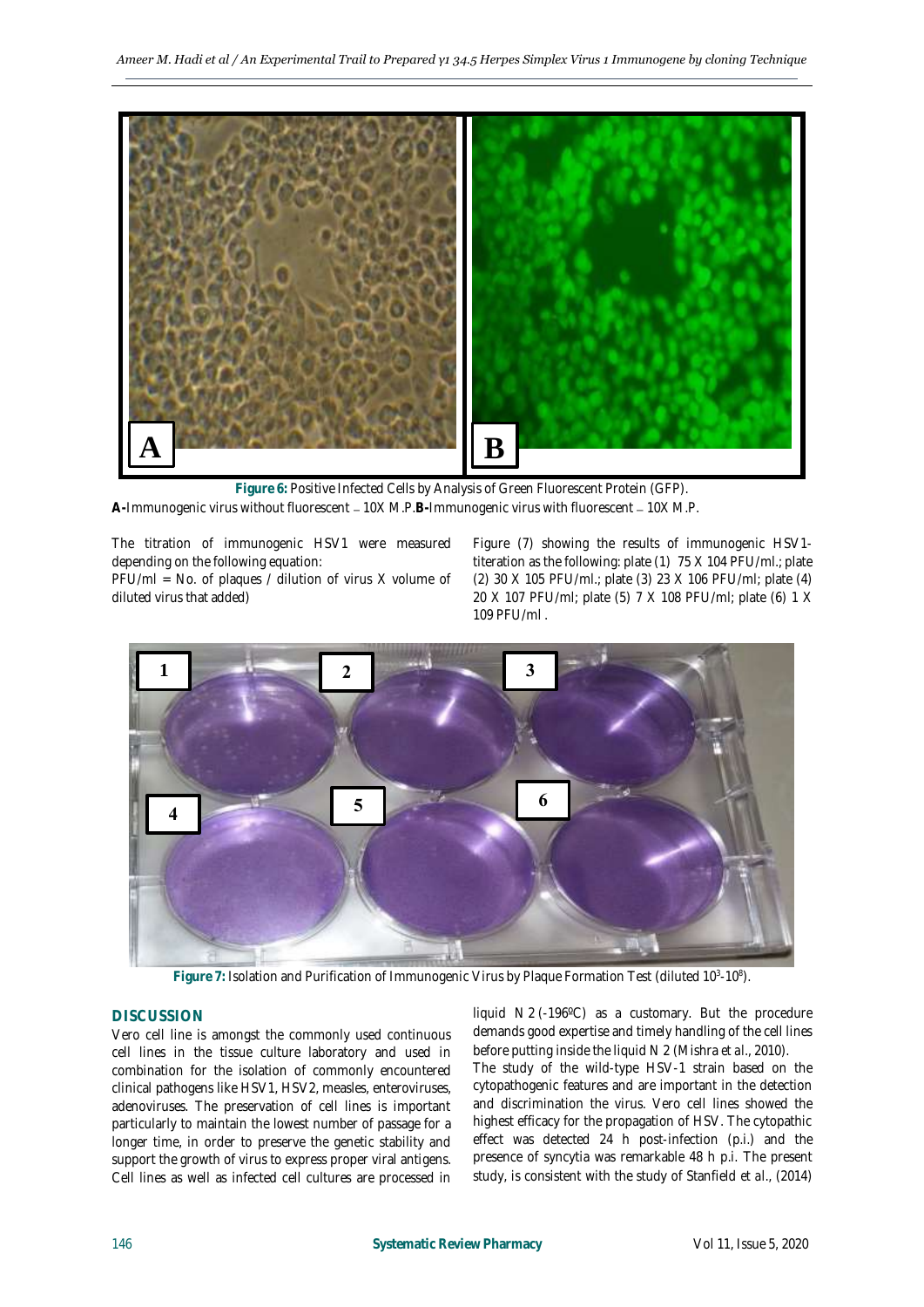who used the vero cell to propagation and replication the immunogenic hsv-1 virus (VC2 strain).

The current results, are consistent with the Nozawa *et al*.,(2014) ; Nabavinia *et al* .,(2015) and Dilnessa and Zeleke, (2017), who found the CPE was observed 24-48h after the inoculation of the clinical specimens. Infected cells presented increased cytoplasm refringence, cell rounding and clumping, initially in a focal pattern.

Characteristically, giant multinucleated cells were observed after HE staining of infected cells in epithelial keratinocytes. The isolation of HSV in cell culture as a diagnostic method for HSV infection has been recognized for its efficiency, rapidity and low cost, as has been demonstrated elsewhere. However, it has been shown that less than 60% of HSV infections are detected Nozawa *et al*.,(2014). The results of Shintani *et al* ., (2011) and Fabiani *et al*.,(2017) were found the HSV-1 make plaque are correspond with our result.

Plaque assay method for HSV-1 titration which allows to easily and quickly analyze viral replication and infectivity in swab specimens. These features, it is particularly suitable in experimental virology and especially for the screening of antiviral compounds. Moreover, this method can be exploited for different viruses causing cytopathic effect or not (CPE) (Kumar *et al*., 2012). This method is based on the counting of discrete plaque caused by virus-induced CPE, considered a marker of infectious viral units unfortunately, it is time consuming (e.g., 48-72 for HSV-1), especially because virus-induced CPE may take long time to be visualized as plaques. Furthermore, it general susceptibility or to cell overlay systems (Borisevich *et al*. 2007; Baer and Kehn-Hall, 2014) and potential human via introduced by manual plaque counting.

Our method allows a quicker detection of HSV-1 infectious foci (e.g., 24 h for HSV-1), does not need the use of cell overlay systems, requires a smaller volume of samples (3 ml in 6 well seeded cells =18 ml of cells with medium)  $-$  thus also taking advantage of multichannel pipettor use for handling large amount of samples.

The standard plaque assay (SPA), in this method, a confluent monolayer of permissive cells is incubated with the biological sample potentially containing HSV-1, and then covered with an immobilizing semisolid overlay medium to prevent indiscriminate spreading of neo-formed virions. Thus, viral infection and replication are constrained to the surrounding cells and individual plaques, or zones of cell death, become detectable and countable. The HSV-1 titer results from the number of formed plaques per milliliter of sample, and it is expressed as plaque forming unit per ml (PFU/ml) (Fabiani *et al*., 2017).

Viral antigen can be easily detected by direct immunofluorescence (IF) assay using fluorescein-labelled typespecific monoclonal antibodies on smears, or by enzyme immunoassay (EIA) on swabs (LeGoff *et al*., 2014).

Diagnosis of HSV infection with tissue culture has low sensitivity because HSV is isolated from lesions in about 80% of primary infections but in only 25-50% of recurrent lesions, and in even fewer people whose lesions have begun to heal. Thus, fluid collected from intact blisters (vesicular or pustular lesions) will grow out in culture more than 90%

of the time. By the time the lesions have crusted over, only about 25% of cultures will be positive. Failure to detect HSV by culture does not indicate an absence of HSV infection (Wald *et al*., 2003). Typing of HSV using cell culture can be performed directly on infected cell cultures using fluorescein-labelled type specific monoclonal antibodies by direct immunofluorescence which constitutes the most practicable procedure, or, eventually, by testing the cell supernatant by molecular assays (Ustaçelebi, 2001).

However, up to our best knowledge, this is the new report of replacing  $y_1$  34.5 with distinct fluorescent dye (green dye). In addition, generated a single-deleted  $y_1$  34.5 virus, HSV-GFP, which has been reported so far and has shown that it gives higher titers than common dually deleted y34.5 strains, as well as the original wild-type strain. Deletion of y34.5 has been shown to attenuate HSV-1-based viruses these result is consistent with Kanai *et al*., (2012).

 $y_1$  34.5 is an HSV-1 gene product that promotes dephosphorylation of eIF-2 and is necessary for robust HSV-1 replication (Mullen *et al.*, 2002). y 34.5 gene has been demonstrated to decrease replication competency of recombinant virus in comparison with parental virus (Duebgen *et al*.,2014).

In the current study, was used the immunogenic HSV-1 ICP34.5 as live attenuated vaccine and this is corresponds with Leib *et al*.,(2009) and Zhu *et al*., (2014) who used ICP34.5 as live attenuated vaccine of HSV-1and HSV2 ,respectively.

ICP34.5 of herpes simplex viruses is a virulent factor with multiple cellular functions. ICP34.5 contains a consensus binding site for PP1. The PP1 binding motif is required for the formation of a high-molecular-weight complex that contains the dephosphorylation activity toward eIF2. On the other hand, ICP34.5 truncation mutations or replacement of the conserved amino acids completely abolishes the dephosphorylation of eIF2 (Li *et al*., 2011).

The herpes simplex virus 1 (HSV-1) protein ICP34.5, encode the  $y_1$  34.5 gene, interferes with several host defense mechanisms by binding cellular proteins that would otherwise stimulate the cell's autophagic, translationalarrest, and type I interferon responses to virus infection. ICP34.5 also plays a crucial role in determining the severity of nervous system infections with HSV-1 and HSV-2 (Korom *et al*., 2014).

In the present study, a fluorescent expressing oHSV, named HSV-G, was constructed through the deletion of  $\gamma_1$  34.5 copy and insertion of GFP and green-Cherry coding sequence into deletion sites. These vectors could be isolated easily by fluorescent microscopy or fluorescence activated cell sorting for rapid isolation or enrichment of recombinant viruses , these result is agree with the result from published paper by Popov *et al*.,(2009).This property is more evident with HSV-GR. New recombinant viruses could be easily detected and separated from other viruses by the selection of one specific color (e.g. green). These vectors were constructed by conventional homologous recombination approach (Yuan *et al*., 2016).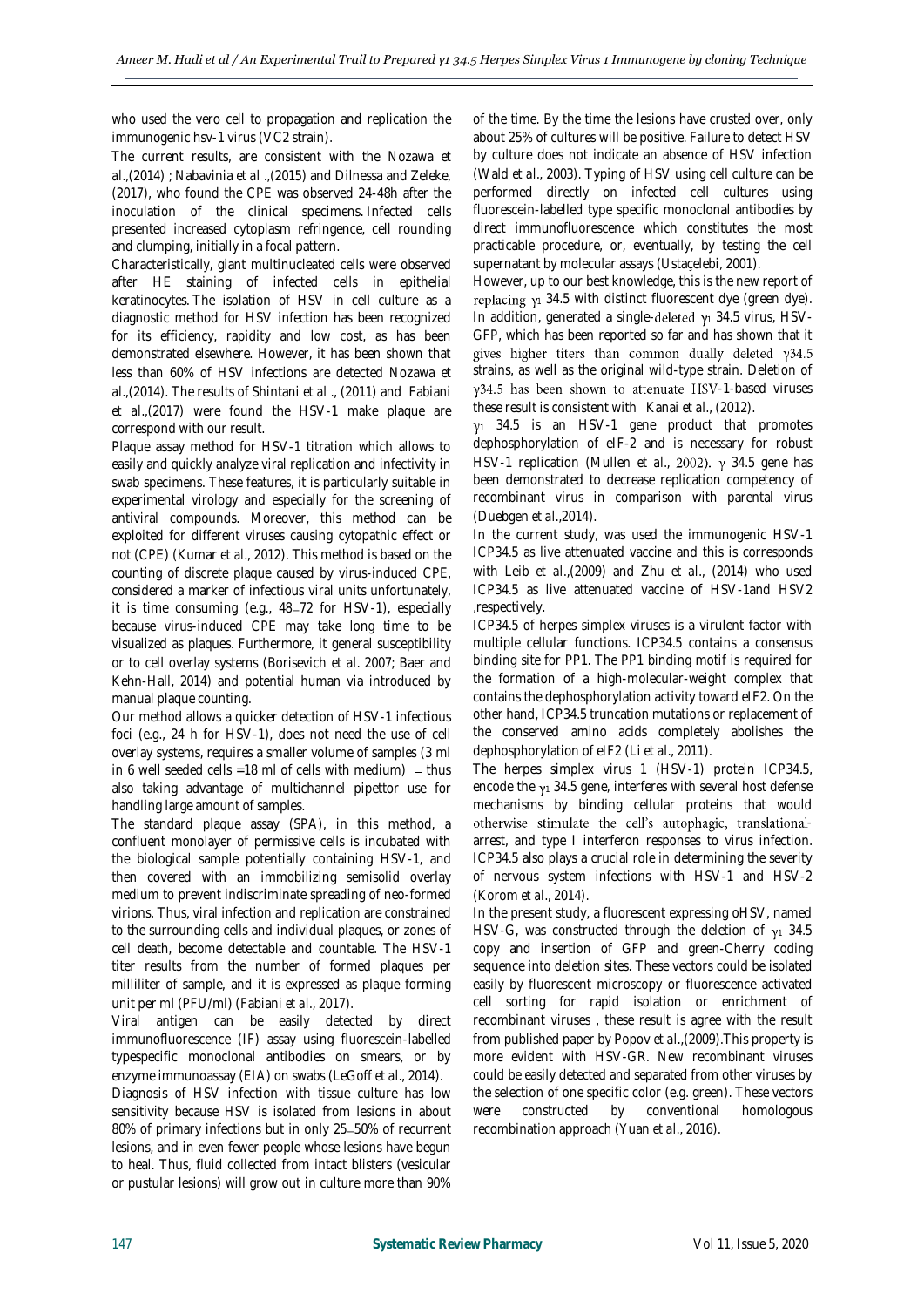### **ACKNOWLEDGMENT**

We would like to thanks for all the team that work in this research and especially Prof. Dr. Keyhan Azad Manesh head of the department of virology in Pasteur institute of Iran

### **CONCLUSION**

Based on results was concluded, the  $y34.5$  Gene and Infected Cell Protein- (ICP34.5) Expression as initially immunogenic ability of these gene to induce high serum neutralizing antibody titers activity without deleterious changes in the cell.

## **REFERENCES**

- 1. Alan Baer, Kylene Kehn-Hall. (2014). Viral Concentration Determination Through Plaque Assays: Using Traditional and Novel Overlay Systems National Center for Biodefense and Infectious , Journal of Visualized Experiments ;93 | e52065 | Page 1 of 10
- 2. Alan Baer, Kylene Kehn-Hall. (2014). Viral Concentration Determination Through Plaque Assays: Using Traditional and Novel Overlay Systems National Center for Biodefense and Infectious , Journal of Visualized Experiments ;93 | e52065 | Page 1 of 10
- 3. Batista Lobo S, Denyer M, Gopalan RC, *et al*.,(2008). Technique for cryopreservation of intestinal smooth muscle cells. Cryobiology;57:186-9.
- 4. Bernstein DI, Bellamy AR, Hook EW 3rd, *et al*.,(2013). Epidemiology, clinical presentation, and antibody response to primary infection with herpes simplex virus type 1 and type 2 in young women. Clin Infect  $Dis 56(3):344-51.$
- 5. Borisevich, V., Nistler, R., Hudman, D., et al., (2007). A highly sensitive and versatile virus titration assay in the 96-well microplate forma J Virol. Methods 147, 197-205.
- 6. Carlos Nozawa, Lilian Yumi Hattori, Ligia Carla Faccin Galhardi, *et al*.,(2014). Herpes simplex virus: isolation, cytopathological characterization and antiviral sensitivity An Bras Dermatol ;89(3):448-52.
- 7. David A. Leib, Diane E. Alexander, Douglas Cox, *et al*.,(2009). Interaction of ICP34.5 with Beclin 1 Modulates Herpes Simplex Virus Type 1 Pathogenesis through Control of CD4\_ T-Cell Responses, Journal of Virology , p. 12164 12171 Vol. 83, No. 23
- 8. Derek J. Royer, Joshua F. Hendrix, Chelsea M. Larabee, *et al*.,(2019). Vaccine-induced antibodies target sequestered viral antigens to prevent ocular HSV-1 pathogenesis, preserve vision, and preempt productive neuronal infection, Mucosal Immunology ;  $12:827 - 839$
- 9. Dilnessa Tand Zeleke H**2**.(2017). Cell Culture, Cytopathic Effect and Immunofluorescence Diagnosis of Viral Infection, Journal of Microbiology and Modern Techniques Volume 2 | Issue 1
- 10. Douglas R. Wilcox, Richard Longnecker. (2016). The Herpes Simplex Virus Neurovirulence Factor y34.5:

Revealing Virus-Host Interactions, PLOS Pathogens | DOI:10.1371/journal.ppat.1005449 March 10.

- 11. Duebgen M, Martinez-Quintanilla J, Tamura K, *et al*.,(2014). Stem cells loaded with multimechanistic oncolytic Herpes simplex virus variants for brain tumor therapy. Journal of the national cancer institute; 106(6):.
- 12. Jérôme LeGoff, Hélène Péré, and Laurent Bélec. (2014). Diagnosis of genital herpes simplex virus infection in the clinical laboratory , Virology Journal ,11:83
- 13. John T. Mullen, Hideki Kasuya, Sam S. Yoon, *et al*.,(2002). Regulation of Herpes Simplex Virus 1 Replication Using Tumor-Associated Promoters, Annals of Surgery Vol. 236, No. 4, 502-513
- 14. Kanai R, Zaupa C, Sgubin D, *et al*.,(2012). Effect of y34. 5 deletions on oncolytic Herpes simplex virus activity in brain tumors, Journal of virology; 86(8): 4420-4431.
- 15. Kumar, P., Bartoszek, A. E., Moran, T. M., *et al*., (2012). High-throughput detection method for influenza virus. J. Vis. Exp. 60:e3623.
- 16. Marco Fabiani, Dolores Limongi, *et al*.,(2017). A Novel Method to Titrate Herpes Simplex Virus-1 (HSV-1) Using Laser-Based Scanning of Near-Infrared Fluorophores Conjugated Antibodies, J Frontiers in microbiology; Volume 8 | Article 1085
- 17. Marconi P, Manservigi R. (2014). Herpes simplex virus growth, preparation, and assay. methods in molecular biology; 1144: 19-29.
- 18. Maria Korom, Katie L. Davis, Lynda A. Morrison . (2014). Up to Four Distinct Polypeptides Are Produced from the \_34.5 Open Reading Frame of Herpes Simplex Virus 2, Journal of Virology p. 11284 11296 ;Volume 88 Number 19
- 19. Maryam Sadat Nabavinia, MSc; Sina Rostami, BSc; Faezeh Ghasemi MSc, *et al*.,(2015).Application of McCoy Cell Line for Propagation of Herpes Simplex Virus Type 1 , IJMS Vol 40, No 3.
- 20. [Monica Miranda-Saksena](https://sciprofiles.com/profile/379937) , [Christopher E. Denes](https://sciprofiles.com/profile/362496) , [Russell J. Diefenbach,](https://sciprofiles.com/profile/26483) *et al*.,(2018). Infection and Transport of Herpes Simplex Virus Type 1 in Neurons: Role of the Cytoskeleton, Viruses 2018, 10(2), 92
- 21. Motoko Shintani, Gen Takahashi, Masakazu Hamada, *et al*.,(2011). Effect of ultrasound on herpes simplex virus infection in cell culture , Virology Journal, 8:446
- 22. Pegg DE. (2007). Principles of cryopreservation. Methods Mol Biol 2007;368:39-57.
- 23. Popov S, Mirshahidi S, Essono S, *et al*.,(2009). Generation of recombinant vaccinia Viruses via green fluorescent protein selection. DNA and Cell Biology; 28(3): 103-108.
- 24. Rebecca W. Widener, Richard J. Whitley, in Handbook of Clinical Neurology, 2014
- 25. Shiliang A. Liu,a Brent A. Stanfield,a Vladimir N. Chouljenko, *et al*.,(2017). Intramuscular Immunization of Mice with the Live-Attenuated Herpes Simplex Virus 1 Vaccine Strain VC2